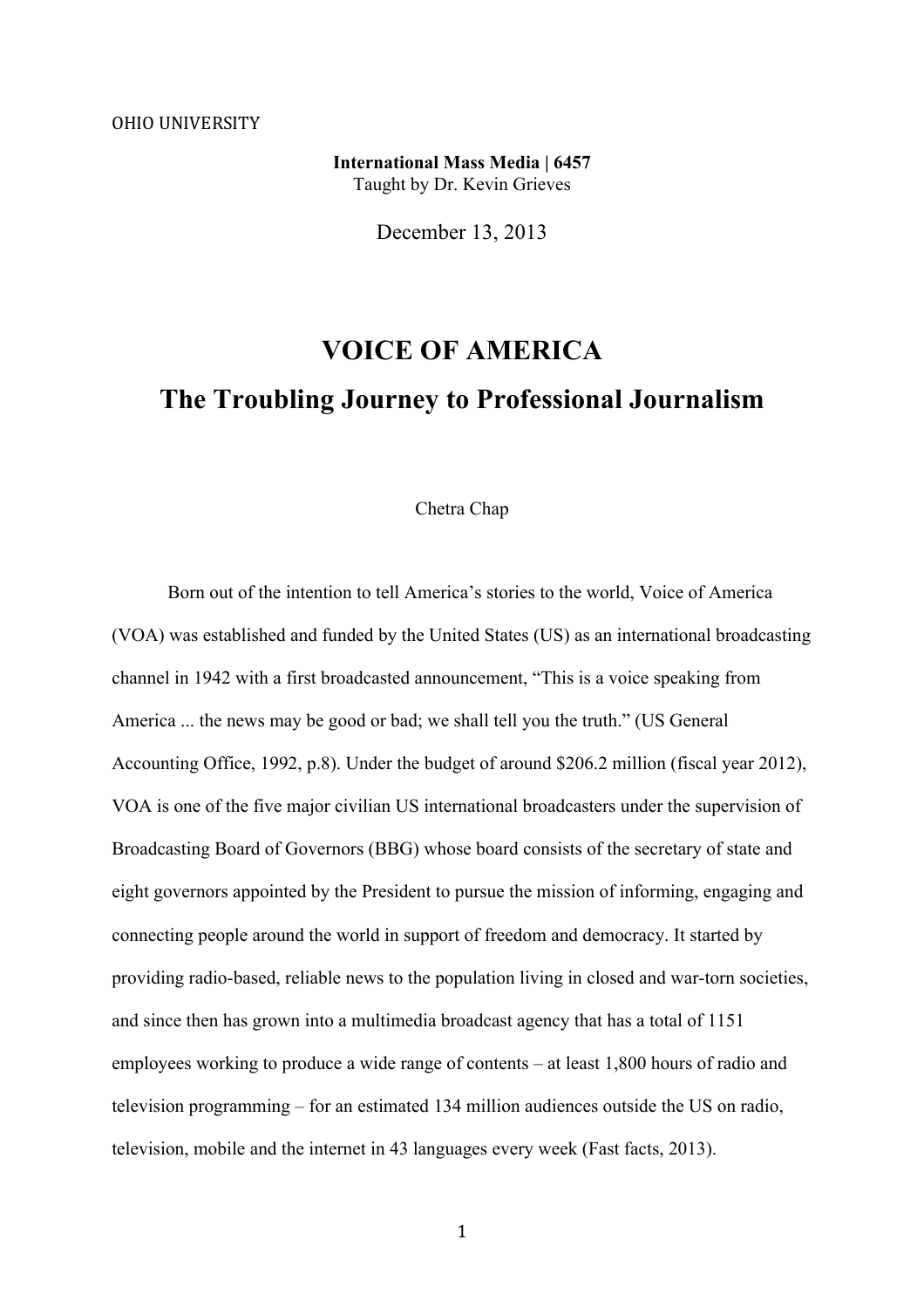During the interview with National Public Radio (NPR), the director of VOA, David Ensor, explains that numerous changes and challenges are happening to alter the existence and operation of VOA owing to the growing advancement of communication technology. While on a budget constraint due to government's cutbacks in response to economic downturn, VOA has to "do more on less". He indicates that VOA has no longer exclusively relied on radio shortwave as it used to do to reach audiences globally. Only a small portion of the world geography – which covers countries like Nigeria, Ethiopia, Burma and North Korea – sees radio shortwave remains popular, and important. Therefore, there must be a quick move of resources into new media (such as social media), mobile-ready internet sites, and satellite television broadcasts (Simo, 2011). In a recent keynote address to a Public Diplomacy Council forum at the State Department's Marshall Center in Washington, Ensor (2013a) reports that despite budget and technical difficulties, the future roadmap still presents obstacles for VOA although efforts to seek resolutions are incredibly and constantly accelerated.

One of the major problems, Ensor utters, lies on the power-exercising practice of tyrannical administrations that always try to figure out ways to cut off the free flow of information in the media even though there is a gigantic explosion of new digital technologies – social media, mobile application, satellite television and the internet. In Pakistan, a local VOA reporter, Mukarram Khan Aatif, was shot in the head at a mosque by a gunman whose associate, a local Taliban commander, said, "All reporters of Voice of America are our targets and should resign, otherwise we will kill them." A similar case happened in Northern Mali, where an armed gang from the *Movement for Oneness and Jihad in West Africa* broke into VOA office in the city of Gao, and beat a local on-air host to death with their rifles.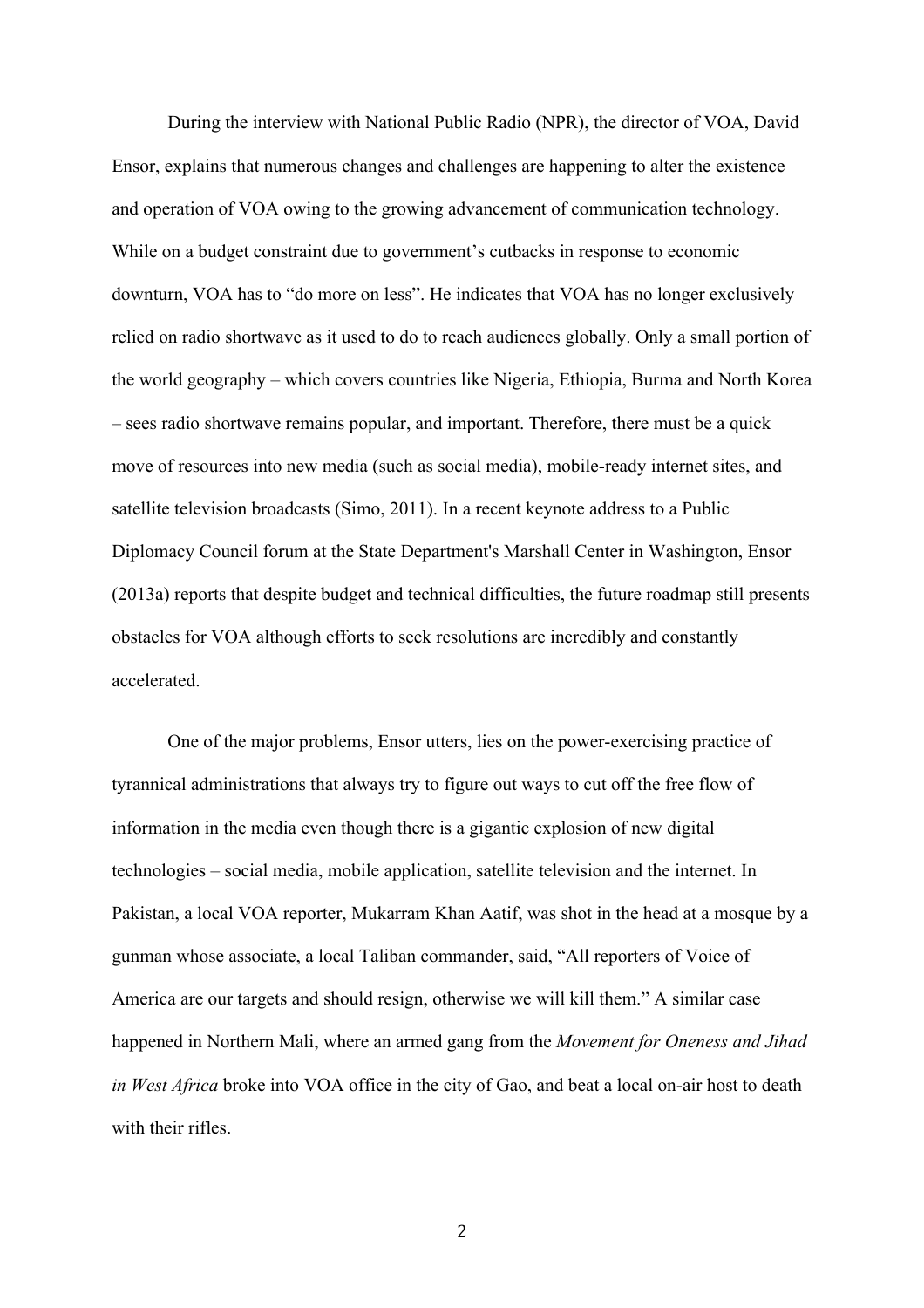Tied to the shrinking budget issue and like other Western broadcasters, VOA encounters another tough situation granted that there is a rapid increase of radio and television broadcasts from countries like China, Russia and Iran. While trying to tightly restrict or jam VOA signals, some of these countries spend billions of dollars to expend their media capabilities and seek access to audiences in America and around the world.

In a nutshell, Ensor suggests that VOA is struggling to fight against challenges in many fronts. Regardless of the threats from repressive regimes to its pursuit to report balanced and unbiased news – and while the voices of extremism and autocratic states are proliferating – VOA will need to keep on doing what it has always done. The point is the enemies must not dominate the global conversation. People around the world cannot afford to only hear the voice from al-Qaida affiliates in Africa, Pakistan and elsewhere. Clearly, he stresses, VOA is one of the most cost effective ways to fight these issues since its stories broadcasted reach hundreds of millions a week, at a budget less than the cost of a single US fighter jet.

According to Ensor, with the new face of media technologies and platforms, VOA has also adopted an all-digital strategy, where radio and television programs are directly distributed on the web and has used social media for communicating with audiences for realtime feedbacks. A lot of changes have been in place to accommodate the presence of this new broadcasting scenario. For instance, radio has been instead called "audio" since it is available on so many platforms, and television is just known as "video" now.

It is worth noticing that VOA has always been the primary actor in disseminating the international communication of American policies, culture, institutions and thoughts. It is not surprising that its existence and broadcasting operations cause rise to numerous challenges of all kinds. These challenges, nevertheless, have not stopped VOA from continuing to carry out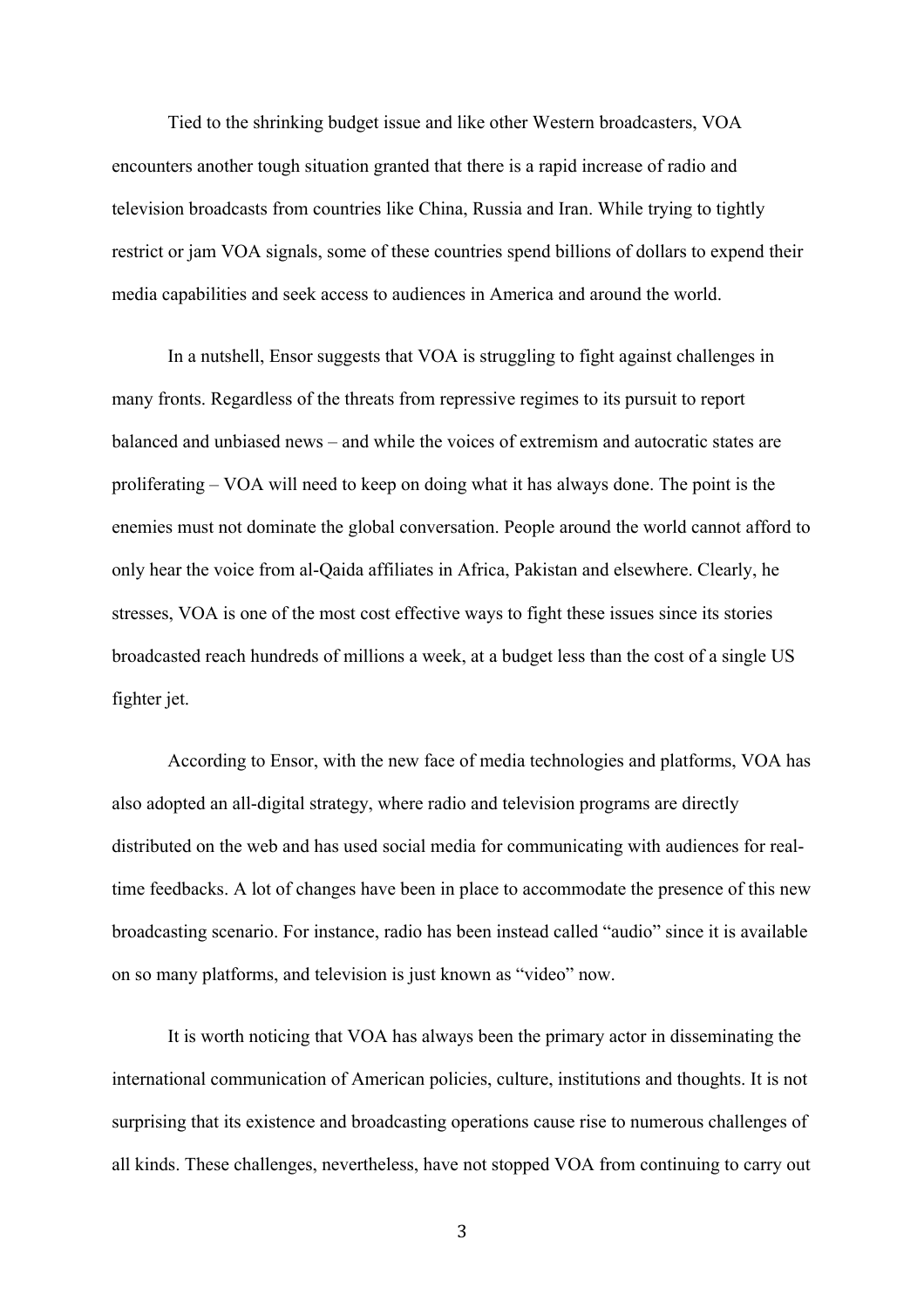its missions, yet instead they have forced this institution to flexibly undergo significant changes in programming methods and identities since its inception. In many ways, it is not an exaggeration to say that VOA will always remain motivated to undertake all kinds of measures against difficulties and threats to its existence and values.

However, in order to increase its relevancy and credibility as an international media outlet, VOA must be innovative and willing to make significant reforms on certain critical matters. Although VOA has taken prompt measures to deal with most of the problems and challenges above, there is a critical issue that VOA needs to focus on so as to strengthen itself: propaganda controversy. Regarding the issue of propaganda, Heil (2003) indicates that VOA has always been suffering from a "split personality" which forces it to be at the intersection of "journalism and diplomacy." In its charter, VOA is required to possess both journalistic values and responsibility to protect and promote the public diplomacy of the United States of America (p. 4). Unfortunately, serving American diplomacy is seen as propaganda on other nation states.

This paper argues that in order to end the criticism concerning propaganda, VOA needs to establish itself as an independent journalistic organization that does not serve American public diplomacy, and hence alter the provisions in its Charter that specifically present the intention to stimulate US interests.

## **IDENTITY CRISIS**

Sanford Ungar (2001), president of Goucher College and a former VOA director from 1999 to 2001, says that VOA has evolved to be a highly capable and credible actor in the international flow of information. Its correspondents are among the fiercest and most courageous frontline soldiers risking their life to report truthful stories from dangerous spots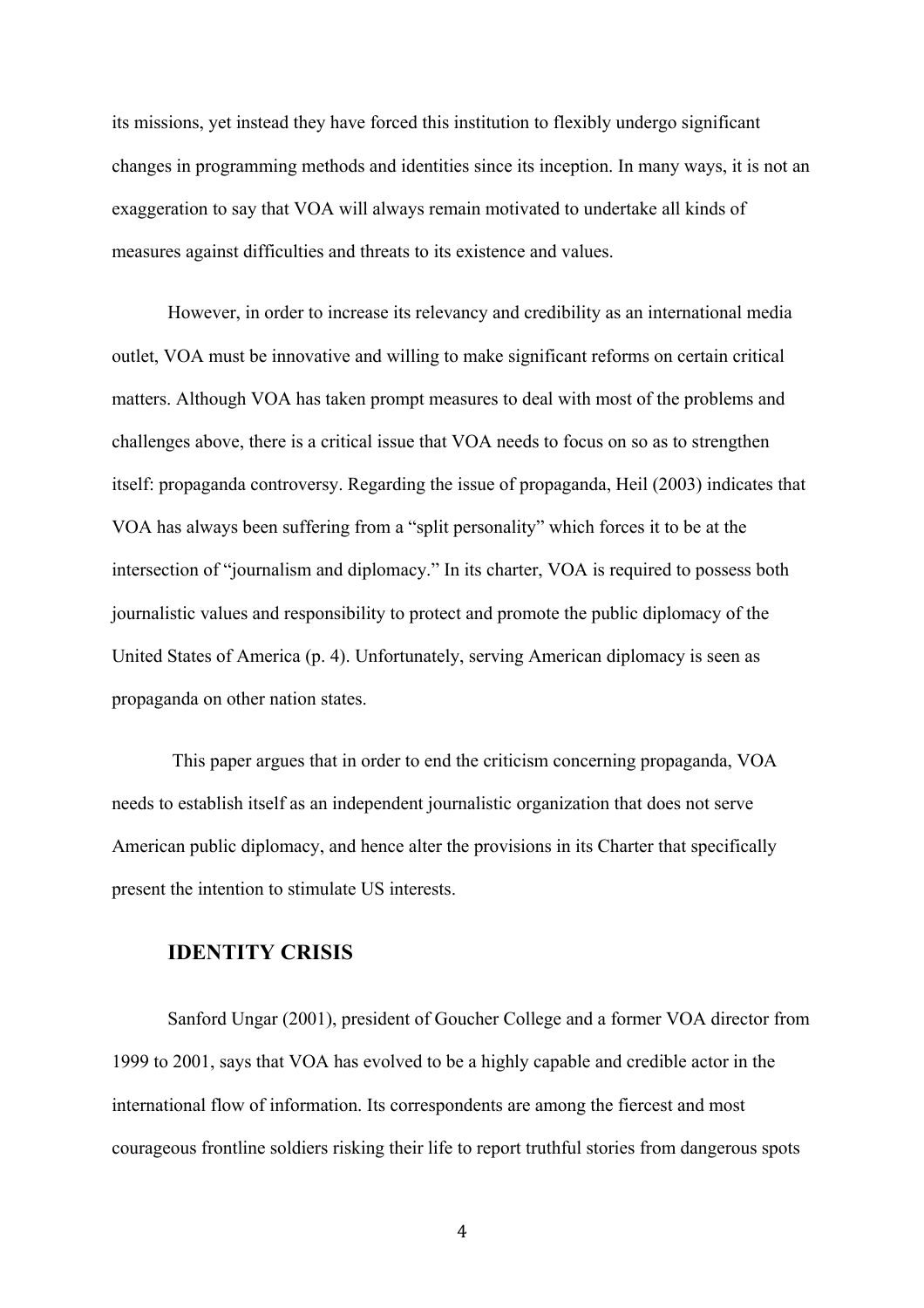around the world. As it has an important role, VOA must be able to "interview anyone anywhere at anytime, without fear of rebuke or reprisal," so that an honest and full coverage of remarkable events is brought to the public. "The State Department should keep its hands – and editing pencils – off the news."

This statement of Sanford Ungar was made long after the end of cold war and right before the 9/11 attack. The criticism, nevertheless, claims that VOA may be seen as exercising aspects of professional journalism during peacetime, but its nature is always a tool for advocating US foreign policy objectives at times of war. During the Vietnam War under the Reagan administration, VOA was heavily denounced as an arm of US State Department for jeopardizing its journalistic integrity by broadcasting misleading and biased report (Weaver, 1998, p. 36). With the Cold War, the accusation came in full force as there was a propaganda war going on between the West and the Soviet bloc. Kondracke (1990) commented, "If ever there was an American foreign policy success story [in the Cold War], it's in international broadcasting" (p. 10). Nelson (1997) argues, in his book *War of the Black Heavens: The Battles of Western Broadcasting in the Cold War*, that it was neither diplomacy, nor global economy that won the Cold War for the West. It was radio. A little more than a decade later, another major kind of war emerged after the 9/11 attack. The war against global terrorism succeeded the cold war, and once again stirred up pressures from the US government on VOA to censor its reporting (Heil, 2003, p. 410).

Despite what the critics are saying, VOA has been putting enormous effort into embodying in the itself the principle of telling the truth and sustaining free flow of reliable information. Probably, the best evidence showing the credibility of VOA is its passing of the first most significant test on the issue of Mullah Omar, spiritual leader of the Taliban. On September 21 – right after the 9/11 attack – VOA wanted to broadcast its interview with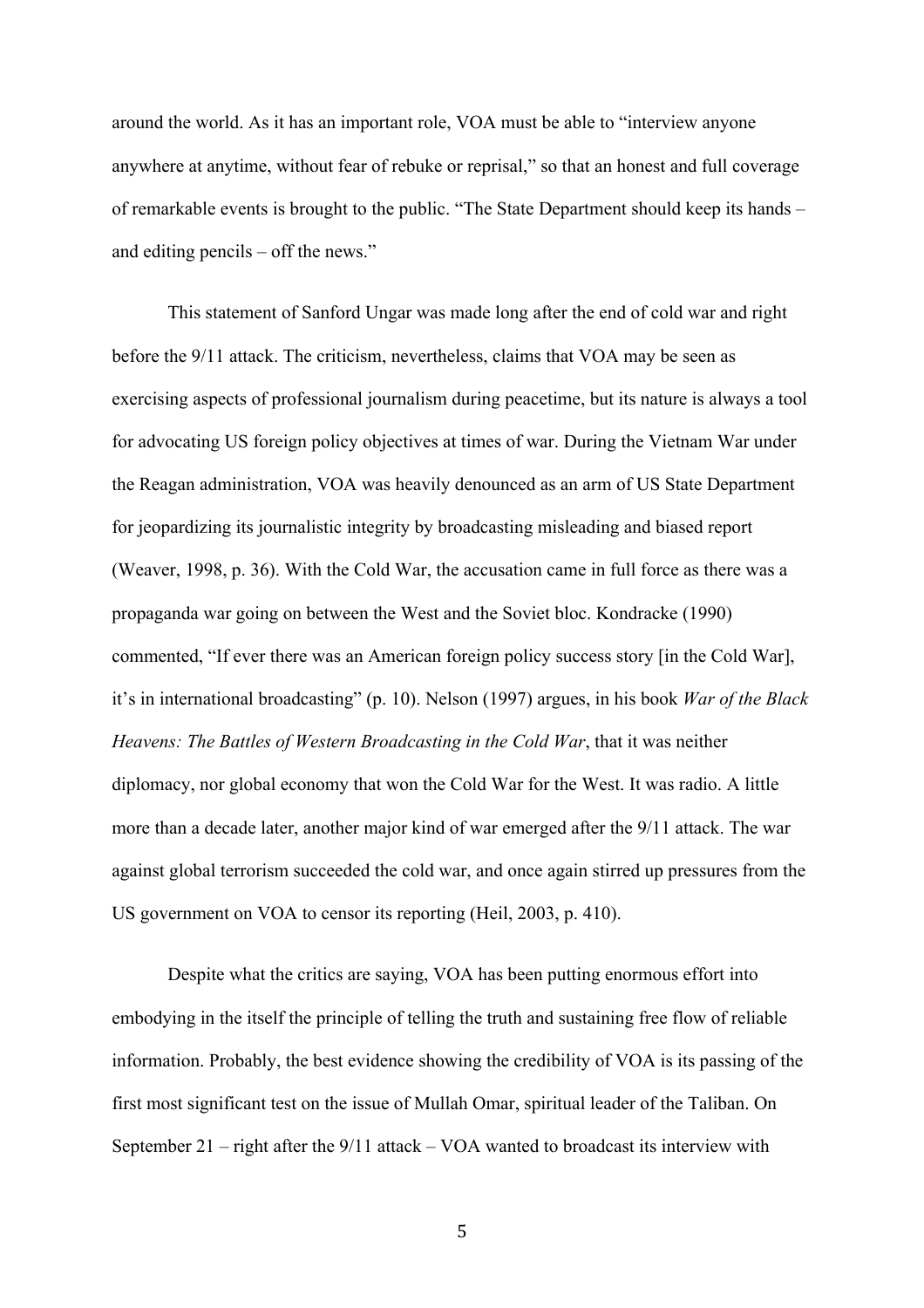Mullah Omar although it had no intention in allowing Mullah to use VOA freely at his will to spread his radical views. The editorial decision was to put together President Bush's address to a joint meeting of congress and excerpts from Mullah's response in a balanced manner. At that time, tremendous pressures to kill Mullah's interview from US State Department was laid upon the VOA acting director, Myrna Whitworth, and sadly, some members of VOA supervising board, BBG, took side with the State Department (Heil, 2003, p. 411). The reasoning behind that banning was that "a taxpayer-supported network should not become a platform for broadcasting terrorist views back to Afghanistan" (Nakashima, 2001). Three days later, Andre DeNesnera, VOA News director, sent an email to his staffs saying, "the State Department's decision is a totally unacceptable assault on our editorial independence, a frontal attack on our credibility." On September 25, the acting director Whitworth decided to broadcast the interview, and DeNesnera concluded, "We've done it. Article One of the Charter remains intact. At least for today." (as cited in Heil, 2003, p. 414-415).

The New York Times praised VOA for its courageous act and published an editorial, describing, "Since the end of the cold war, the Voice of America's radio programs have metamorphosed from government echo into real journalism" (Censorship, 2001). Recently, VOA's director, David Ensor, was interviewed about diplomacy and the role of VOA. While the interviewer, Nicholas Kralev, painted VOA as a "strange beast" for being a governmentfunded journalistic organization, Ensor rebutted, "The Voice of America is not a propaganda organization and is not a mouthpiece of the White House or anybody else" (as cited in VOA Is 'Not, 2013). Ensor (2013b) claimed that VOA has been a proud journalistic institution for more than 70 years, and to provide the world with fair and balanced information, but what VOA clearly needs to do better is to explain its mission to the public.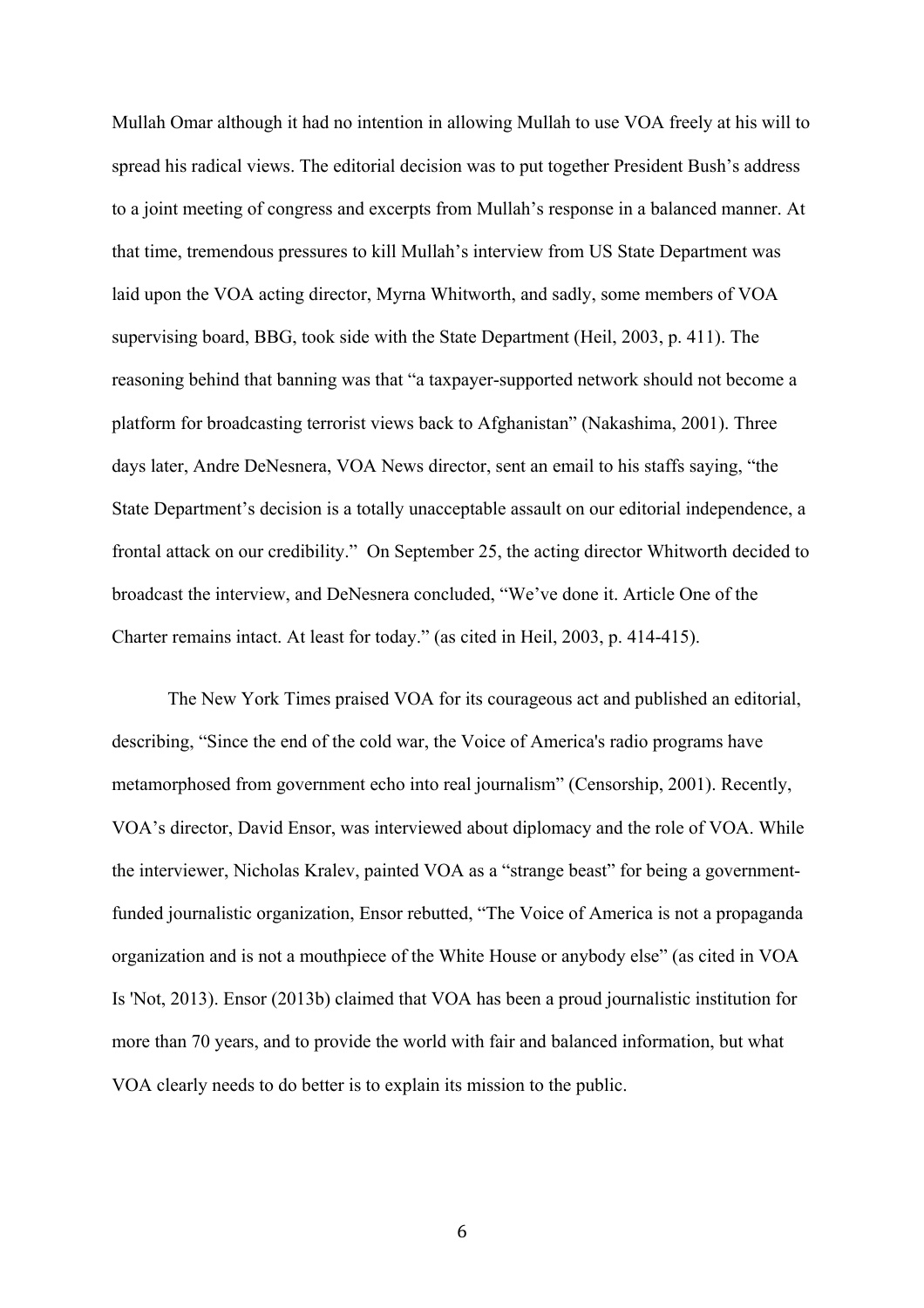The declaration that VOA have been of proud journalism since its birth sounds rather loaded, especially when there have been obvious circumstances that the US government used VOA to intensify its influences on the international stage. Recent incredible achievements might prove VOA's credibility and its strong commitment for journalistic ethics, but the identity crisis will continue to haunt VOA, like it or not. For instance, the interviewer, Nicholas Kralev, opened up the interview with Ensor with a doubt about VOA's nature  $-a$ proclaimed independent news outlet that is funded by the government and established, based on its charter, to favor American foreign policies. Ironically, while Ensor admitted VOA's failure in interpreting its mission, the failure, in fact, lies on that established mission – spelled out in VOA charter and other laws – itself.

# **THE OLD LAW IN THE NEW WORLD**

Moscow's party chief, Yuri A. Prokofiev, mentions that the former Soviet statesman, Mikhail Gorbachev, always believes in the necessity to control state-run broadcasters, and he also points to VOA as a model of government control, saying, "the US-government broadcaster [VOA] is subject to censorship and cannot take stands critical of the US government" (as cited in Shane, 1991). With this comment, Director of VOA's Office of External Affairs, Joseph D. O'Connell Jr. (1991), responds back, affirming, "VOA is not subject to censorship." Its congressionally mandated Charter, by law, obliges broadcasts to be "accurate, objective and comprehensive." The staffs always have taken these words seriously at VOA, and millions of people outside the US have taken the Voice of America seriously as well.

For the record, this debate is very common. By looking at the response from VOA, the argument seems to be valid although the big picture has yet to reveal. VOA Charter is not that simple, having only these few words. There are other provisions inside the Charter that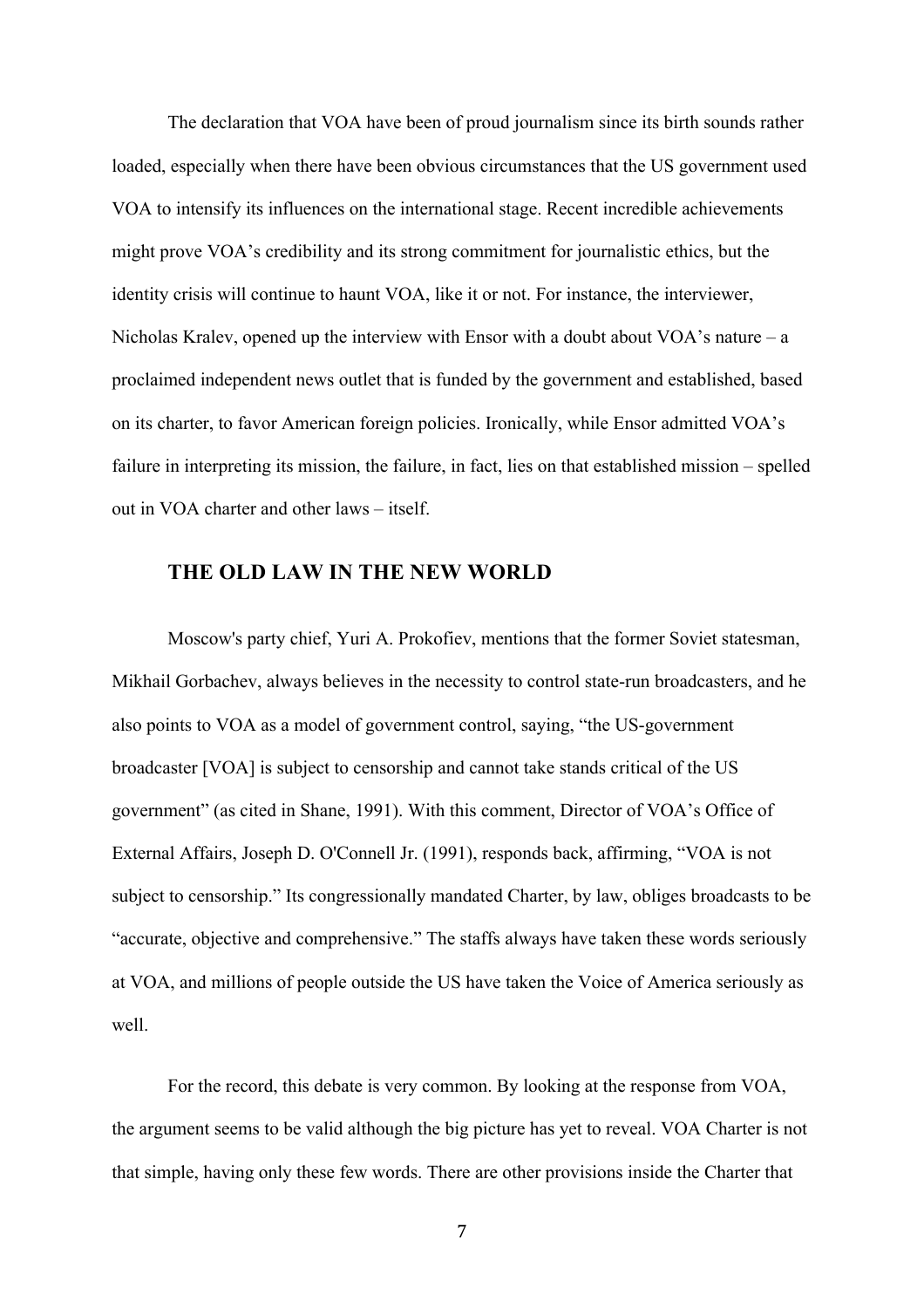primarily caused the identity crisis from which VOA has been suffering. As illustrated by Heil (2003), the Charter pronounces that VOA must be an accurate, objective and comprehensive source of world and US news, or it will not be able to stand a chance with the world audiences. At the same time, the Charter also demands that VOA reflect American thought and opinion, and present US policies as well as debate about those policies. These contradicting provisions eventually give rise to uncertainty about VOA's credibility as a broadcasting institution (p. 4).

Some may not see the charter as a problem that provokes a sense of propaganda for VOA. Heil (2003) in his own right tends to see that American policies can be reported within Western journalistic norms (p. 4). Generally, this perspective merits on the ground that America is the symbol of freedom and democracy. Yet, using such a one-sided view to rebut the criticism of the Charter can be somewhat irrelevant and implausible.

It is worth noticing that the VOA Charter was written in 1960 and signed into law in 1976 – the period during intense ideological struggles of the Cold War. The creation of this Charter was mainly intended to respond to the criticism concerning how VOA was politically utilized to promote pro-America views (Buhayar, 2007). This context, therefore, makes it possible to explore the reasons behind the two contradicting provisions in the charter. As with the principle to be accurate, objective and comprehensive, the Charter was distinctly directed to the criticism. Having said that, the remaining provisions – that appoint VOA as a body to reflect and protect US policies – were arguably the result of the Cold War ideology. Since the world went into a clear-cut separation between the America-oriented West and the Communist Soviet, there was a necessity, if not a must, for VOA to establish its stand, and the Charter, consequently, needed to also define that stand.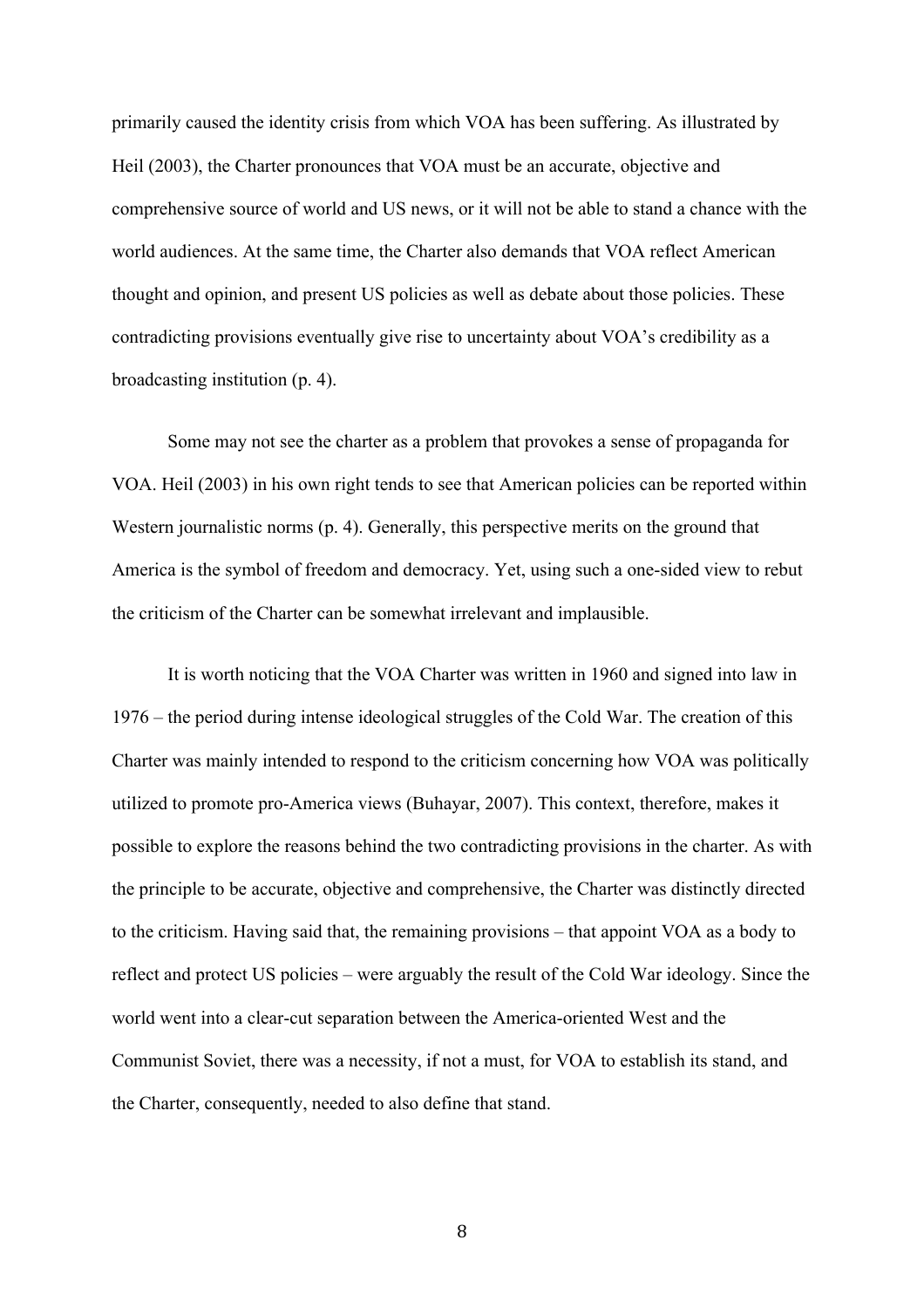After the Cold War ended, political division in the world became inapplicable, and so does the stand VOA is holding. The world has no longer consisted of two separated competing groups, where either of which VOA needs to represent. The primary role of VOA since that day has boiled down to just being a proud journalistic outlet that provides truthful and reliable news to the people around the world – including the Americans. On this note, it is critically important for VOA to propose an amendment to its respectful Charter. The Charter shall not entail the responsibility of VOA to reflect and protect American policies, yet institute only the code of conduct that paves the path for VOA to became an independent, credible and reliable media institution with significant journalistic integrity.

## **CONCLUSION**

In regard to legal reform, the US congress has just made an amendment to another broadcasting law – the US Information and Educational Exchange Act of 1948, or simply the Smith-Mundt Act – that also contributed to VOA's identity crisis. According to this law, VOA is state-run broadcaster, so its contents are banned from distribution in the United States. This law is intended to "prevent the government from turning its propaganda machine on its own citizens" (Landler, 2011). However, it is not to say propaganda issue is the main reason of this amendment.

Walter Isaacson, a onetime head of CNN and now a chairman of the BBG, was one of those willing to rewrite that law. He said that the internet era has made this law out of date and to deal with relentless competitions such as China, Russia, Iran, and also Egypt – players that have been increasingly funding their broadcasting sectors – VOA should turn itself into a "state-owned CNN: create a state-of-the-art global newsroom that would gather all the programming generated by the five networks and send it out via television, the Web, socialmedia services, mobile phones — even shortwave, where it still makes sense." After all, the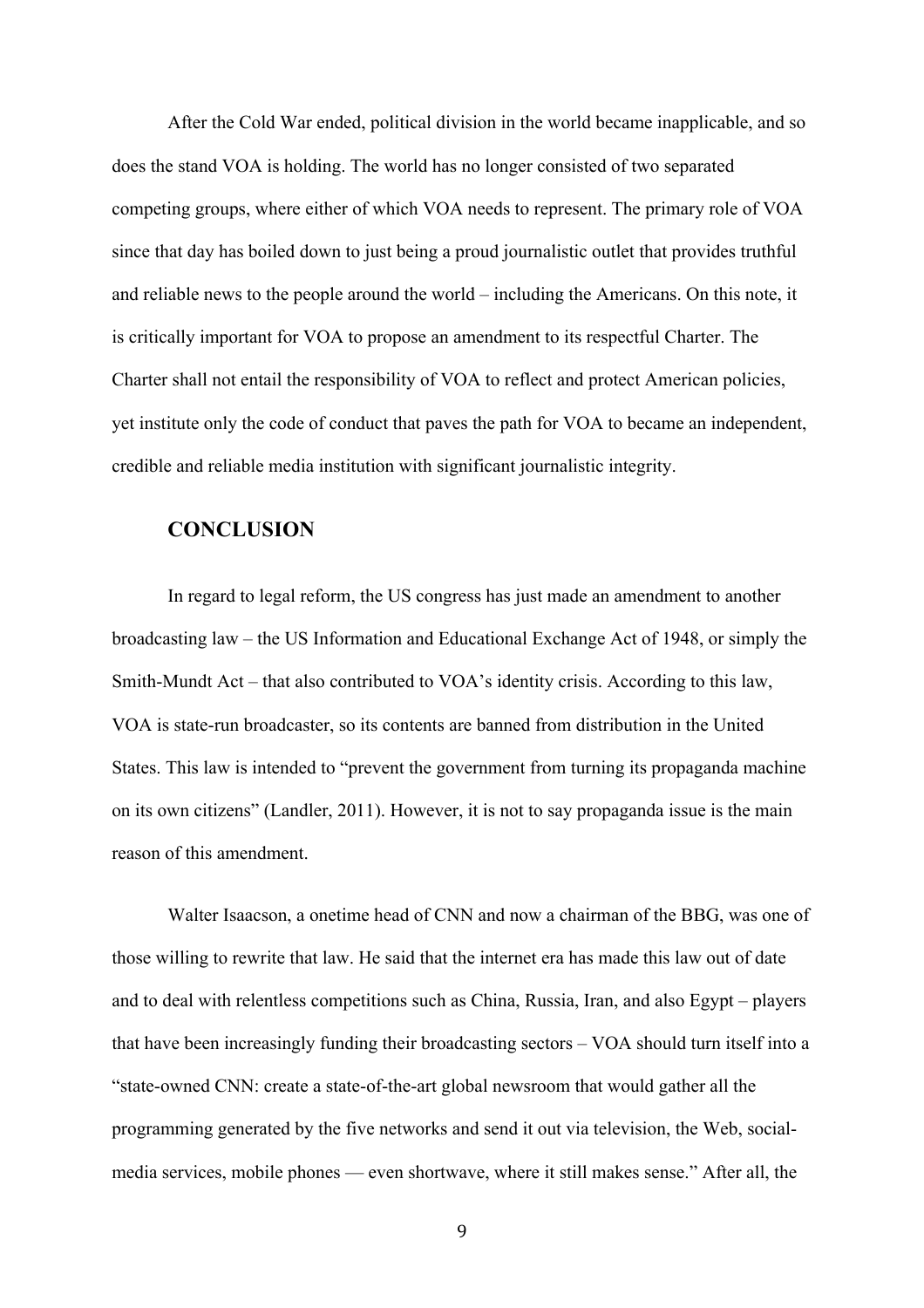need for America to get its message to an "often hostile world" is greater than ever (as cited in Landler, 2011). Beside, VOA has been called "the largest [US] broadcaster that few Americans know about" (Metzgar, 2013). Congressman Eliot Engel, the senior Democrat on the House Foreign Affairs Committee and an influential voice for democracy in the Balkans, mentions that the money spent by American people on VOA has allowed to America to show its goodwill, good faith and what it really stands for – freedom and democracy. It is time for VOA to do more to make Americans know "how tremendous the soft power impact of their taxpayer dollars in reaching the world through radio, TV, internet, mobile and social media." (Ensor, 2013c).

Like many other media outlets, VOA faces challenges in the new digital age. However, unlike many of them, VOA always have this propaganda controversy weighing on its shoulder no matter how hard it tries to prove the journalistic integrity and how much positive impacts it has on millions of lives. With the Charter refined, this giant media outlet will stand a chance to pursue what its former director, Dan Austin, once said, "We believe that the interests of this country [US] are served by having people around the world understand us. We're not asking people to like us. Those are policy issues. And we don't do policy at Voice of America" (as cited in Brown, 2007). America needs VOA more than ever to exemplify its good faith, and goodwill in providing free flow of truthful information that is vitally essential for peace and development in the world.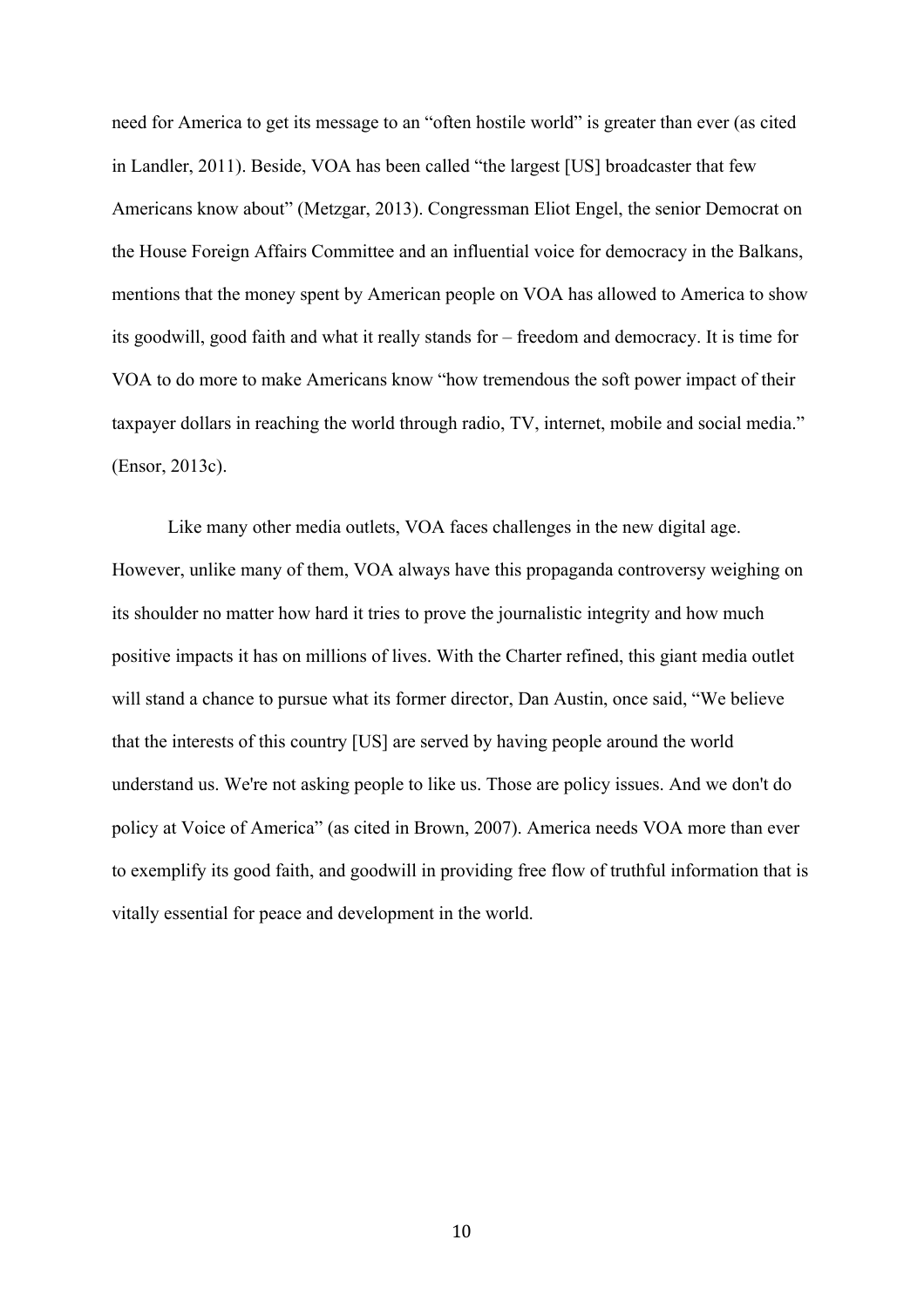### References

- Brown, Jeffrey. (2007, January 26). Voice of America adjusts to changing global market. *PBS News Hour.* Retrieved December 3, 2013, from http://www.pbs.org/newshour/bb/media/jan-june07/voa\_01-26.html
- Buhayar, Noah. (2007, March 5). Voice of America reacts to shifting global politics. *PBS News Hour Extra*. Retrieved December 3, 2013, from http://www.pbs.org/newshour/extra/features/jan-june07/voa\_3-05.html
- Censorship in Pashto and Arabic [editorial]. (2001, October 10). *The New York Times.* Retrieved December 2, 2013, from http://www.nytimes.com/2001/10/10/opinion/censorship-in-pashto-and-arabic.html
- Ensor, David. (2013a, November 12). David Ensor Keynote Speech to the Public Diplomacy Council. *Inside VOA*. Retrieved November 16, 2013, from http://www.insidevoa.com/content/david-ensor-keynote-speech-to-the-publicdiplomacy-council/1789297.html
- Ensor, David. (2013b, September 19). VOA is nobody's mouthpiece. *Inside VOA.* Retrieved December 1, 2013, from http://www.insidevoa.com/content/voa-isnobodys-mouthpiece/1753366.html
- Ensor, David. (2013c, May 14). The American people need to know more about America's voice. *Inside VOA.* Retrieved December 3, 2013, from http://www.insidevoa.com/content/the-american-people-need-to-know-more-aboutamericas-voice/1661034.html
- Heil, A. L. (2003). *Voice of America: A history*. New York, NY: Columbia University Press.
- Fast facts. (2013). *Inside VOA.* Retrieved November 15, 2013, from http://docs.voanews.eu/en-US-INSIDE/2013/03/07/7643c1bf-2af4-4978-a9caf9cc1cb7b004.pdf
- Kondracke, Morton. (1990, May 28). Fine tuning: Tinkering with the voices of America. *The New Republic, 202*(22), p. 10-11.
- Landler, Mark. (2011, June 7). A new Voice of America for the age of twitter. *The New York Times.* Retrieved November 16, 2013, from http://www.nytimes.com/2011/06/08/world/08voice.html?pagewanted=all& $r=1$ &
- Metzgar, T. Emily. (2013, January 21). Smith-Mundt reform: In with a whimper? *Columbia Journalism Review.* Retrieved December 3, 2013, from http://www.cjr.org/behind\_the\_news/smith-mundt\_modernization\_pass.php?page=all
- Nakashima, Ellen. (2001, September 23). Broadcast with Afghan leader halted; State Department pressures Voice of America not to air 'voice of the Taliban'. *The Washington Post*, p. A09.